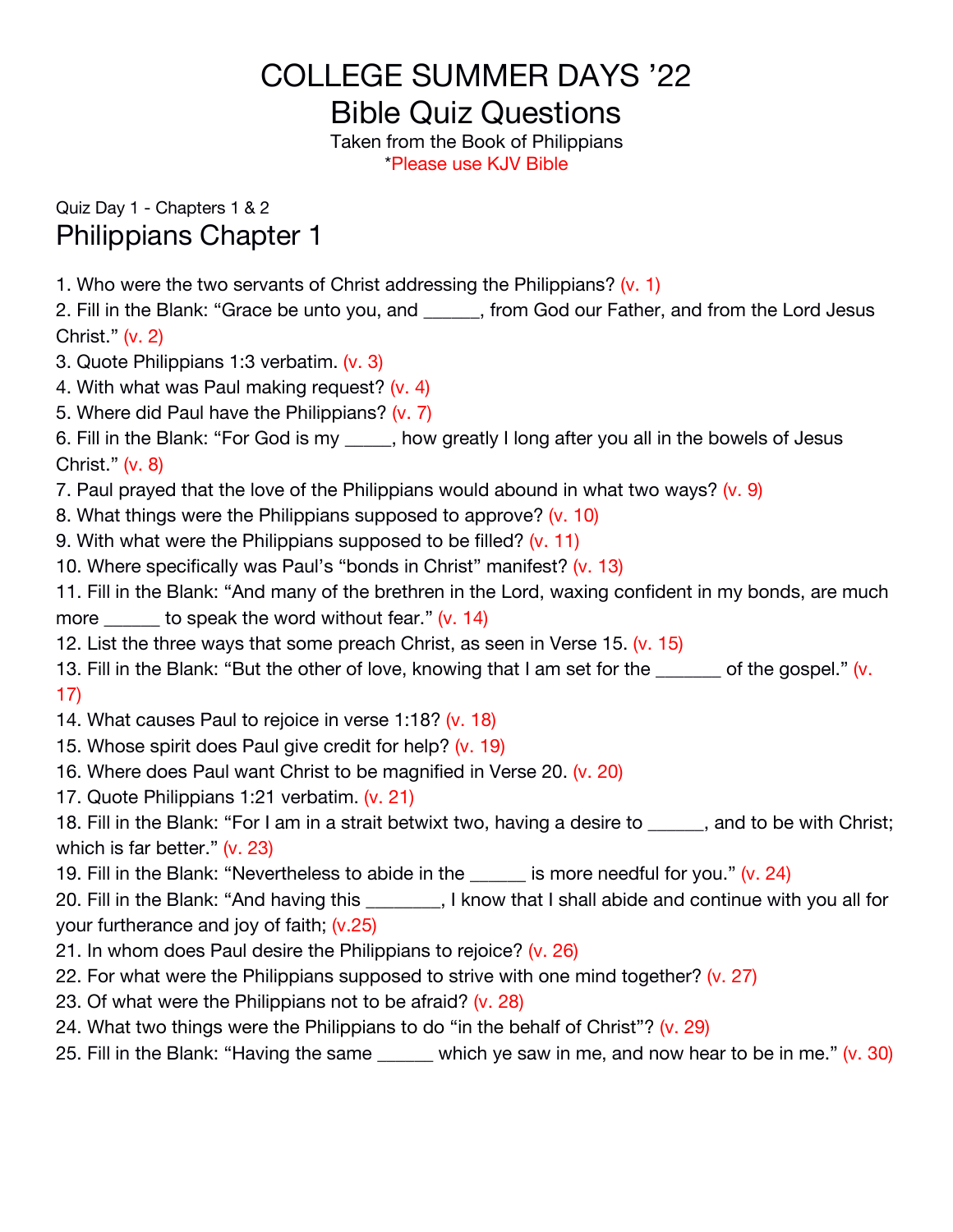## Philippians Chapter 2

1. List two of the four things in Philippians 1:1 that refer to having the same love and of one mind.  $(v.$ 1)

- 2. Quote Philippians 2:2 verbatim. (v. 2)
- 3. In Philippians 2:3, in what two things should nothing be done?  $(v, 3)$
- 4. Fill in the Blank: "But in  $\qquad \qquad$  of mind let each esteem other better than themselves." (v. 3)
- 5. Fill in the Blank: "Look not every man on his own things, but every man also on the things of  $\sqrt{v}$  (v. 4)
- 6. Quote Philippians 2: 5 verbatim. (v. 5)

7. Fill in the Blank: "Who, being in the form of thought it not robbery to be equal with God." (v. 6)

- 8. In whose likeness did Jesus allow Himself to be made? (v. 7)
- 9. What kind of death did Jesus die? (v. 8)
- 10. Whose name is the name of Jesus above? (v. 9)
- 11. What will happen at the name of Jesus? (v. 10)
- 12. What will confess that Jesus Christ is Lord? (v. 11)
- 13. With what two things are we to work out our own salvation? (v. 12)
- 14. Fill in the Blank: "For it is God which worketh in you both to \_\_\_\_\_\_\_ and to do his good pleasure." (v. 13)
- 15. Fill in the Blank: "
call things without murmurings and disputings." (v. 14)
- 16. Where do we shine as lights? (v. 15)
- 17. What day would Paul rejoice? (v. 16)

18. Fill in the Blank: "Yea, and if I be offered upon the sacrifice and service of your faith, I and rejoice with you all."  $(v. 17)$ 

- 19. Who was one person Paul was going to send to the Philippians? (v. 19)
- 20. What did Paul say all others seek? (v.21)
- 21. Who was the other person Paul was going to send to the Philippians? (v. 25)
- 22. With what was Epaphroditus filled? (v.26)
- 23. How sick was Epaphroditus? (v. 27)
- 24. With what did Paul want the Philippians to receive Epaphroditus? (v. 29)
- 25. What did Epaphroditus not regard? (v. 30)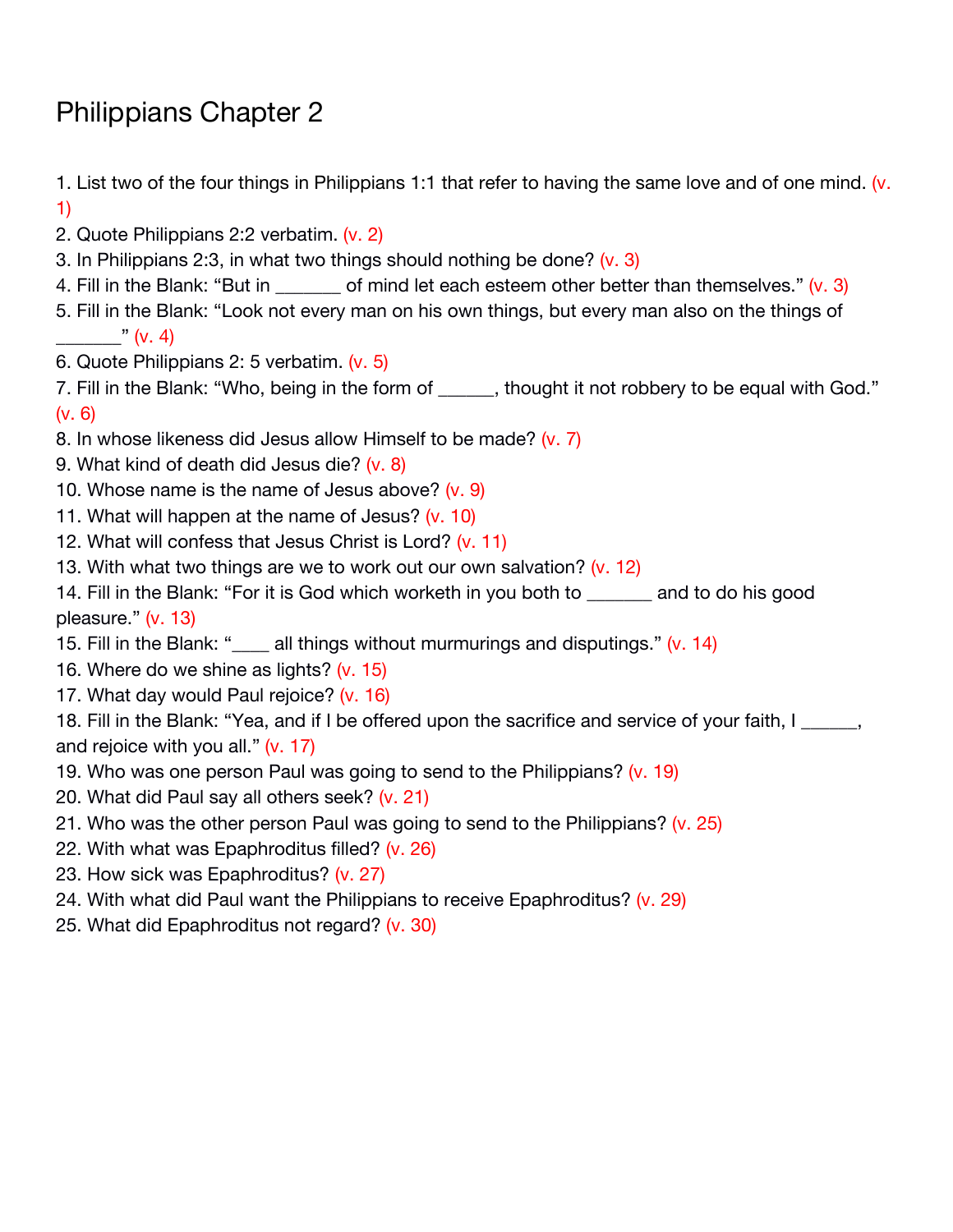Quiz Day 2 - Chapters 3 & 4 Philippians Chapter 3

1. In whom are the brethren supposed to rejoice? (v. 1) 2. List two of the three things Paul warned of which to beware. (v. 2) 3. In what do we worship God? (v. 3) 4. In what do we have no confidence? (v. 3) 5. Fill in the Blank: "Though I might also have  $\frac{1}{2}$  in the flesh." (v. 4) 6. Fill in the blank, "If any other man thinketh that he hath whereof he might trust in the flesh, \_\_\_\_\_\_\_\_\_\_: I (Paul) more (v. 4) 7. Of what tribe was Paul? (v. 5) 8. What ethnicity was Paul? (v. 5) 9. Fill in the Blank: "Concerning zeal, persecuting the church; \_\_\_\_\_\_\_ the righteousness which is in the law, blameless." (v. 6) 10. Quote Philippians 3:7 verbatim. (v. 7) 11. Paul counts all things but loss to the point of calling them dung. Why?  $(v. 8)$ 12. Fill in the Blank: "And be found in him, not having mine own righteousness, which is of the law, but that which is through the \_\_\_\_\_\_ of Christ, the righteousness which is of God by faith."  $(v.9)$ 13. List two of the three things Paul wants to know. (v. 10) 14. Unto what does Paul want to attain? (v. 11) 15. Quote Philippians 3:12 verbatim. (v. 12) 16. What does Paul forget? (v. 13) 17. Quote the theme verse verbatim. (v. 14) 18. Fill in the Blank: "Let us therefore, as many as be perfect, be thus minded: and if in any thing ye be otherwise minded, God shall \_\_\_\_\_\_ even this unto you." (v. 15) 19. Fill in the Blank: "\_\_\_\_\_\_\_\_, whereto we have already attained, let us walk by the same rule, let us mind the same thing." (v. 16) 20. Of whom were the Philippians to be followers together? (v. 17) 21. Paul mentions enemies... what are they against? (v. 18) 22. What is the end result of the enemies Paul mentions? (v. 19) 23. The "God" of the enemies is what? (v. 19) 24. Fill in the Blank: "For our conversation is in Fig. 5. (from whence also we look for the Saviour,

the Lord Jesus Christ." (v. 20)

25. What will our new body be like when Jesus fashions it? (v. 21)